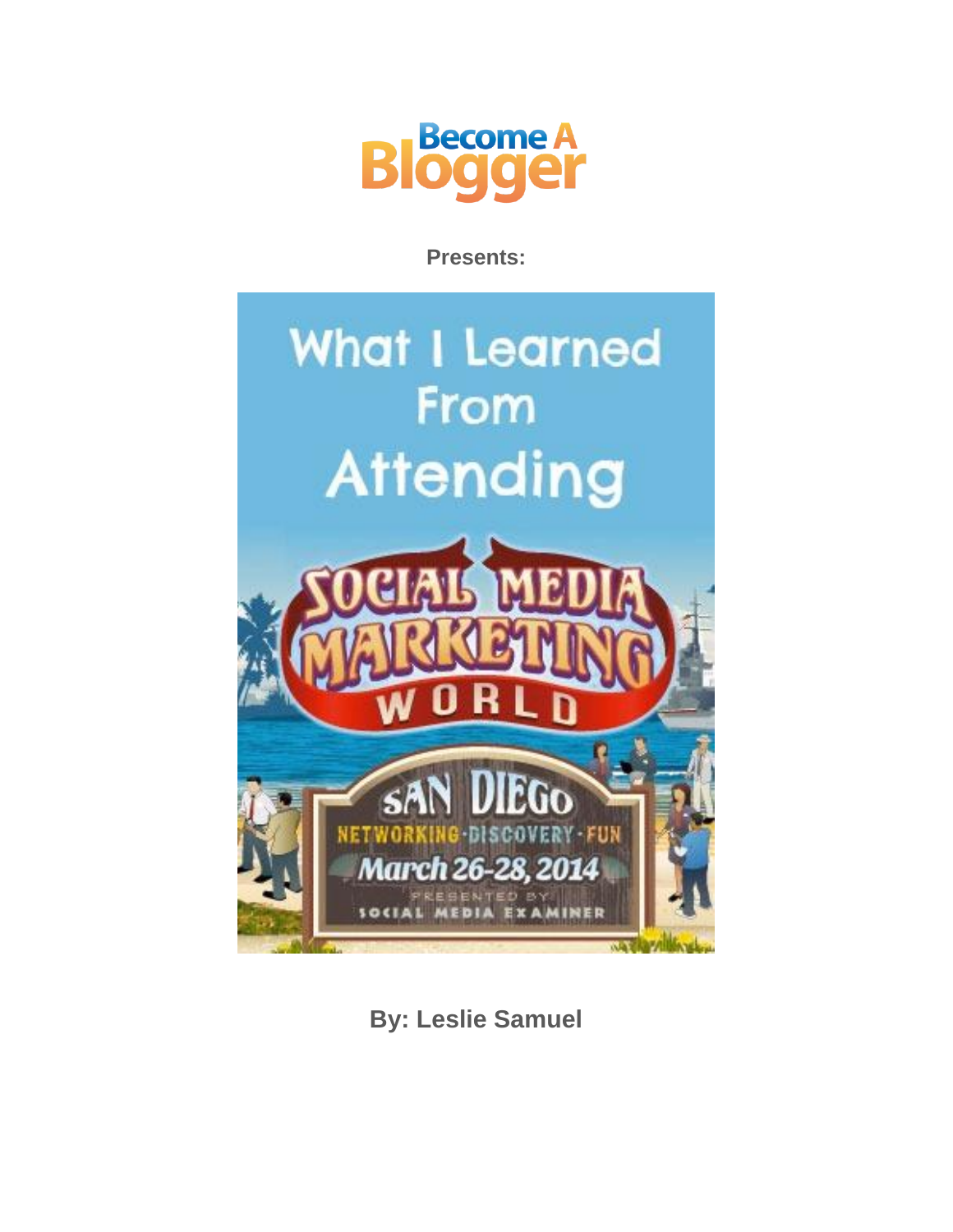

*This Transcript is provided by Become a Blogger. For more Resources like this, visit [www.becomeablogger.com.](http://www.becomeablogger.com/)*

### **Introductions**

*[Intro by Guy Kawasaki, Gideon Shalwick, and Farnoosh Brock]*

Hello, hello, hello and welcome to another episode of [Learning with Leslie,](http://www.becomeablogger.com/podcast-2/) the podcast where you learn, I learn, we all learn about how to build an online business with a blog. No, I'm not talking about one of those blogs that will fall by the wayside when Google has a mood swing. I am talking about one that will thrive no matter what gets thrown at it.

I'm your host, Leslie Samuel from becomeablogger.com where we're changing the world one blog at a time. And, as usual, I have another exciting episode for you today. In today's episode, I'm going to be talking about *What I learned from Attending Social Media Marketing World in San Diego, California* just two weeks ago. It was about the future about the industry. There was a lot of talk about what's working and what isn't, where social media and blogging are heading. There is some fascinating new data out there about where marketers want to spend more time and how blogging fits into this whole equation.

I left there with a renewed motivation to step up my game and to take things to the next level and also got some very practical how-tos that I'm going to be implementing in my business. That's what I'm going to be talking about today.

All right, some exciting stuff. Just got back from Social Media Marketing World, actually two weeks ago. I was going to do this episode last week but, if you listened to last week, you know that I decided, based on everything that was going on, not to get into that as yet, but this is the episode that I'm going to be talking about it because it was really a neat experience and I'm excited to share that with you.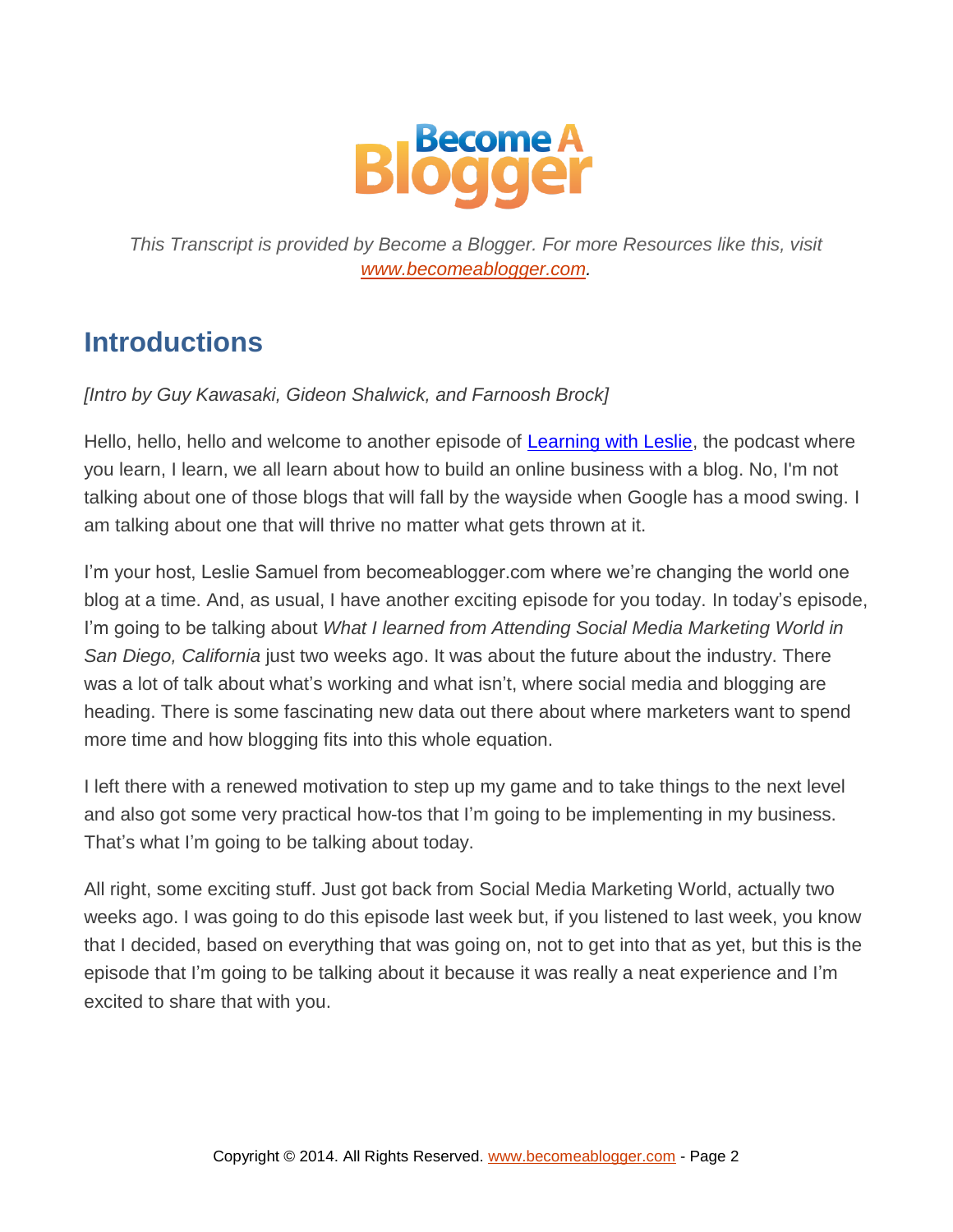# **LeslieSamuel.tv**

But, before I get into that, I want to let you know something new that I am doing. It's something that I have been thinking about for a while and I just decided, you know what? I've been thinking about this for so long. I'm going to do it and I'm going to do it the easiest way possible.

I decided to start a vlog. Yes, I decided to start a vlog and if you are interested in following that blog, you can go to [LeslieSamuel.tv.](https://www.youtube.com/user/LeslieSamuelLive/featured) That's going to take you to my YouTube channel where I'm going to be recording videos on a regular basis because if you've been following along for a while, you know that I'm currently a University professor and at the end of this year, at the end of June, the school year, June  $30<sup>th</sup>$  to be exact, that will be my last day on the job and I will be transitioning to being a full-time self-employed person doing the stuff that I do online, 100% full time. It's an exciting thing. It's a scary thing. It's a thing that I didn't anticipate myself doing anytime soon but, based on circumstances in life, I have decided to go in this direction and I will be vlogging this experience.

Now, my first vlog went out yesterday and the response was overwhelming. I think I have something like 115 comments and that's including me coming in and responding to people. But, people seem to be excited about this process that I'm going to be sharing. I'm going to be sharing the things that I'm doing. I'm going to be sharing how I'm preparing. I'm going to be sharing the way I'm feeling. I'm going to be sharing a whole bunch of stuff.

And, if you're interested at some point in transitioning to doing an online business full time, this will be a fascinating thing for you to follow. If you're not interested in that but, you're just interested in learning more about what I'm doing in terms of the things that I'm doing with my blogs, the things that I'm just doing in general, in life, this is going to be more of a personal thing. When I'm just sharing from my heart, I'm just sharing it. It's raw. It's a few minutes. I'm not promising that it's every day. I don't want to set any expectations because I'm just doing it. I'm just recording and it's not taking a lot of time. I'm not doing any editing.

So, if you expect a fancy intro, a fancy outro and music in the background, that's not what you're getting. You're just going to get the raw me. So, if you're interested in following, you can go to LeslieSamuel.tv.

# **My Social Media Marketing World Experience**

Copyright © 2014. All Rights Reserved. [www.becomeablogger.com](http://www.becomeablogger.com/) - Page 3 Anyhow, two weeks ago I went to Social Media Marketing World. It's the conference, the annual conference, started last year and it's done by the people over at [SocialMediaExaminer.com,](http://www.socialmediaexaminer.com/) Mike Stelzner and his team and I absolutely loved it. I've never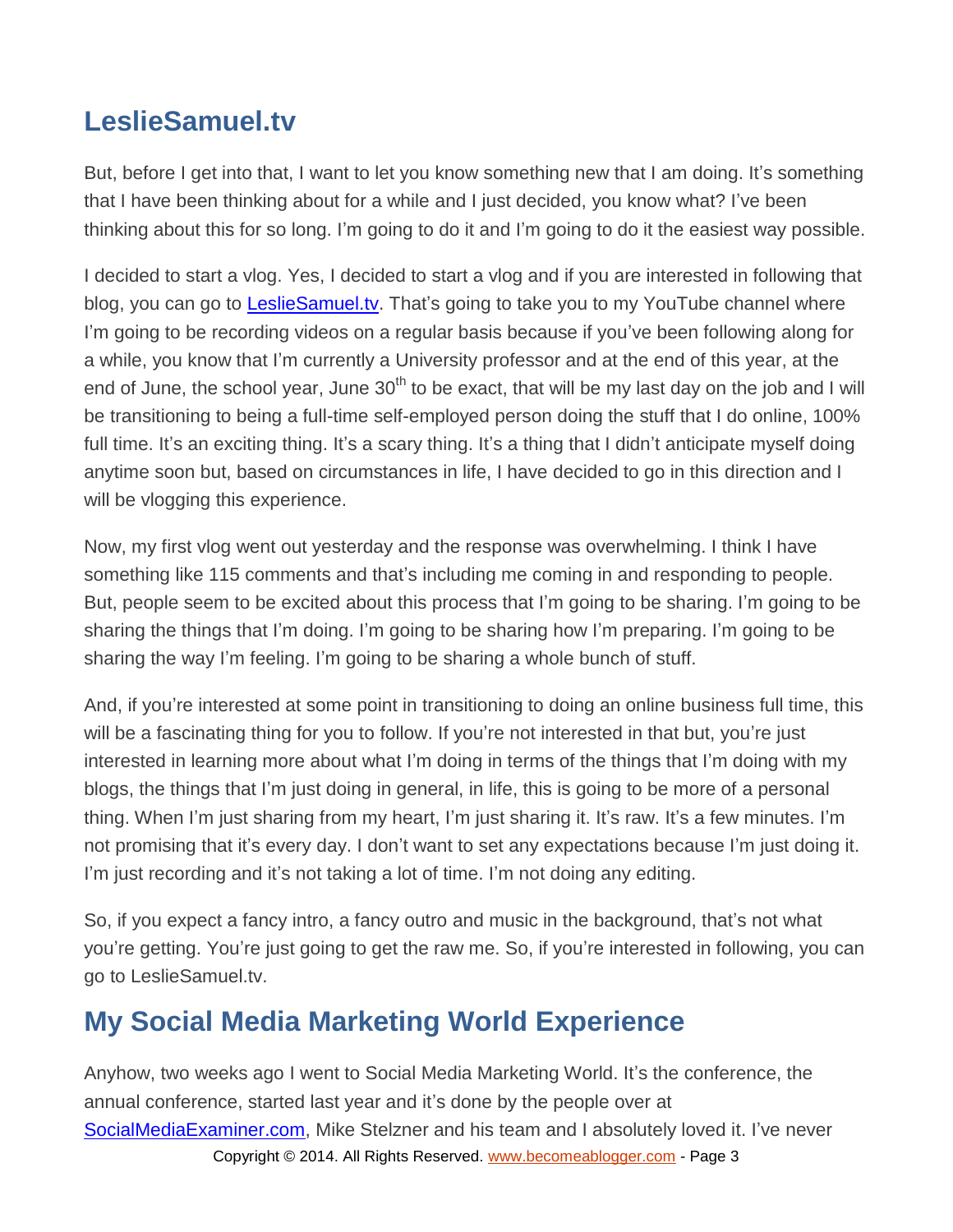been to a conference that was as good as this one. When I say, "good" I mean in every aspect. And, I'm going to scrap the word, "good" and say, GREAT. It was awesome. It was THE most organized conference I've ever seen and I've learned so much from it, not only learned a lot but, I got to hang out with some really cool people.

I finally got to meet Gideon [Shalwick,](http://www.gideonshalwick.com/) yes, the guy, one of the guys that started Become a Blogger. He is from Australia. He came all the way from Australia. He said it was for the conference but, I feel, no, he just came to see me [*laughs*]. Okay, maybe not because I wasn't planning on going. He actually spoke at the conference and it was my first time getting to meet him in person and that to me, was just awesome.

We stayed the same hotel room so, we really connected and now, our relationship has been taken to the next level. It's not just online. It is also off. So, that was exciting.

Also, I met in person, well, I guess the other... I met **Pat Flynn**, and **Cliff Ravenscraft** a number of times there in my Mastermind Group but, also Mike Stelzner from [Social Media Examiner](http://www.socialmediaexaminer.com/) so, it was my first time actually meeting him in person and it was cool to be with the Mastermind Group in person. That was just awesome. We were missing one person and that is Mark Mason from [Late Night Internet Marketing](http://www.latenightim.com/) but, it was just great to be in one place. We took a picture together and that was just very cool.

I met a bunch of other people. I have to give a shout out to one person in particular that I met. Her name is Viktoria Portyannykova and she does a Russian blog. It's called [FunRussian.com.](http://www.funrussian.com/) So, if you're interested in learning Russian, go to FunRussian.com or even if you're not interested, go over there and see some of the things that she's doing. It's a video blog where she's teaching Russian and I think she's doing a great job. We got to hang out in San Diego. We actually went on a road trip because I was going to a friend's house and she lived close by that friend's house. It was a few hours away. So, I really got to know her. She was just cool, people.

I met so many other people there and it was so great to be there. But, in addition to meeting people, I learned so much from the event. That's what I want to share with you. I learned a lot about the event itself. I mean, from just seeing the event and how it was organized, I'm going to talk about that, I learned a lot from the sessions. Usually, when I go to conferences like this, I don't learn a ton from the sessions, and it's all about the networking for me.

Copyright © 2014. All Rights Reserved. [www.becomeablogger.com](http://www.becomeablogger.com/) - Page 4 But, this one was way different because I learn a lot from the sessions and lastly, I learned about myself. Those are the three aspects that I want to go into, what I learned from the event and how that was put together, what I learned from the sessions that I'm going to be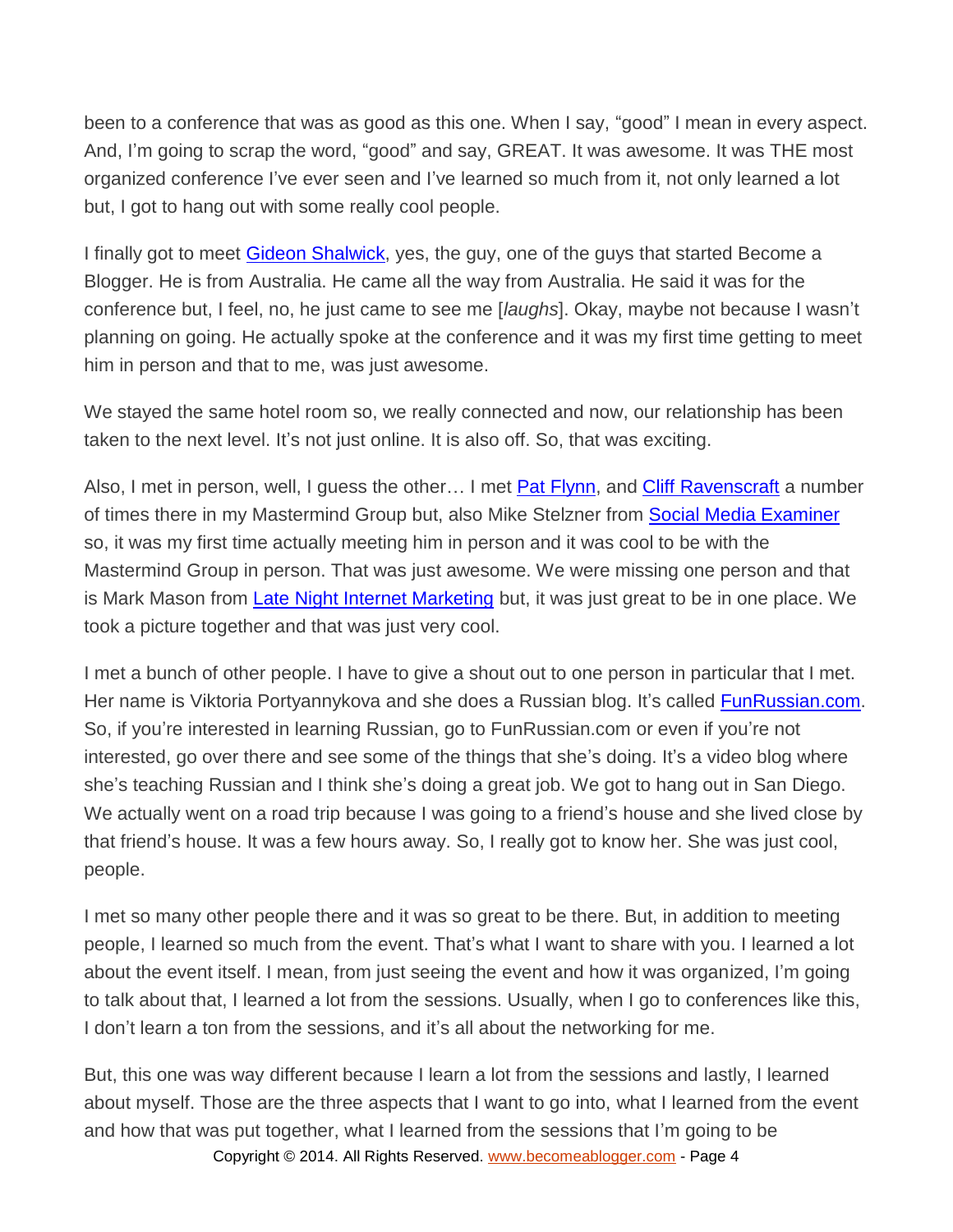implementing in my business and my blog and what I learned about myself from being at this event.

## **Things I've learned from SMMW**

#### **#1: The importance of building a team.**

So, let's first talk about what I learned from the event. The biggest lesson that I learned from this event was the importance of **building a team**, specifically a team that has caught on to the vision of what I'm trying to accomplish.

Michael Stelzner who is the guy behind Social Media Examiner, he's the founder of Social Media Examiner, and the one that really spearheaded this whole Social Media Marketing world event because it's his organization that is doing it, one of the things that really blew my mind about going to this event is how relaxed this guy was.

Now, the reason why he was so relaxed is because there was so many people working behind the scenes, in front the scenes and all that stuff to make this event happen. That just blew my mind because everything ran so smoothly from the networking events to the sessions, to the keynotes. The keynotes were awesome.

These guys had people there specifically for the purpose of helping people network. They had networking ambassadors that would go around and meet people and say, "Hey, is there anyone that you would like to connect with? Can I open up those doors for you? Can I make that possible?"

They were there specifically to help you network. So, if you felt a bit uncomfortable about this whole process of networking, they were there to help you through the process.

I mean, every aspect, the hotel was awesome. There were tons of people working and he kind of gave me like a behind the scenes store to see the number of people and I didn't even see half the people but, the amount of people that were working to make this thing a success and that blew my mind. It showed me how important it is to build a team that has caught on to your vision.

Now, of course, if you're just starting out, you can't just build a huge team unless for some reason, you have a ton of money sitting around but, you can do this one step at a time and that is what I want to do with my business.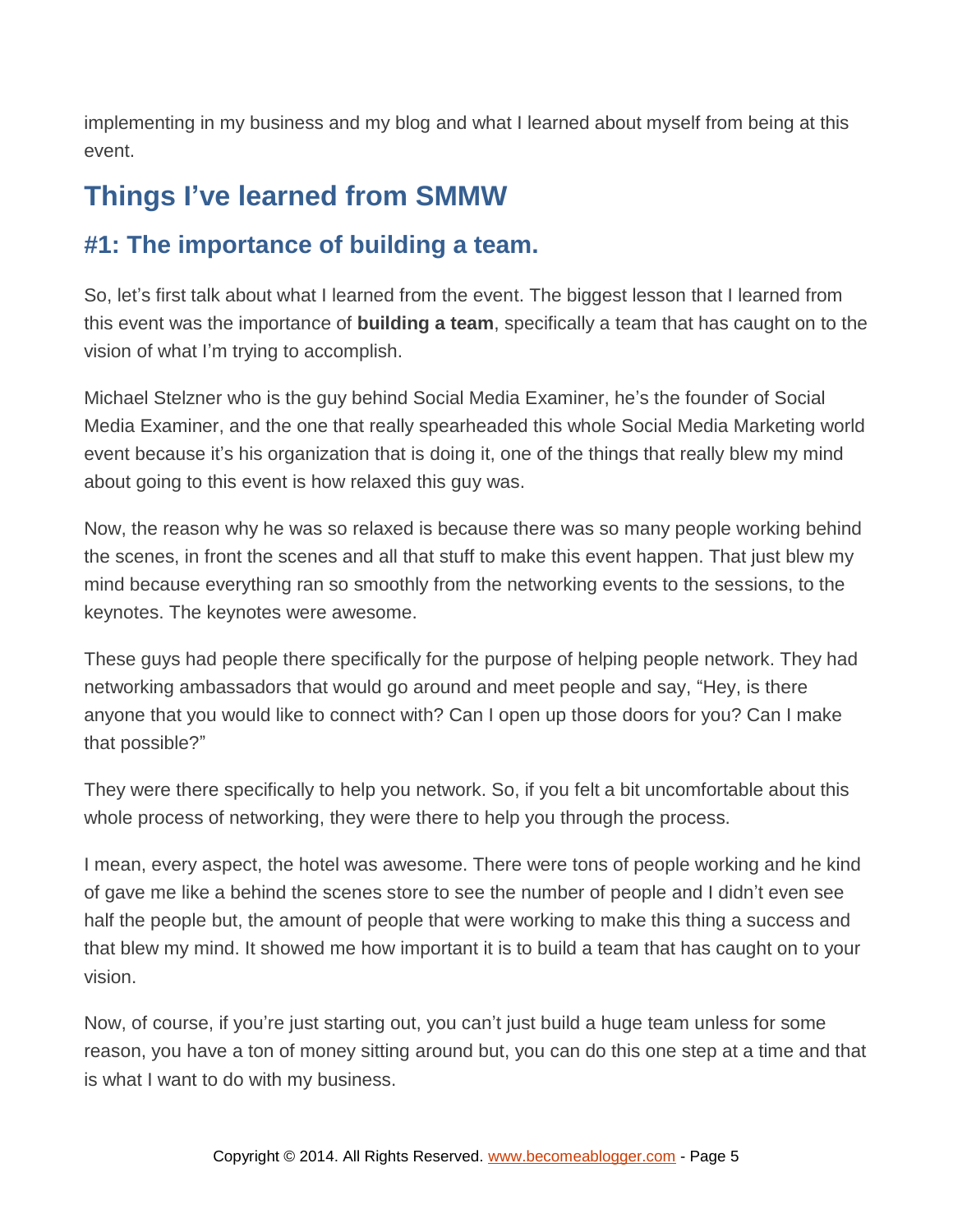So, if you want to build something bigger than yourself, it is necessary for you to build a team that has caught on to your vision and to just grow that strategically. That is one of the things that I learn from the event itself.

#### **#2: The importance of branding.**

The second thing that I learned was the **importance of branding**. Every element of that conference had the same branding, from the booklets to the graphics to the presentations, to the website, it wasn't all identical but, you saw something and you knew this is from Social Media Examiner. This is from Social Media Marketing World.

They all had the core elements of the Social Media Examiner brand and that blew my mind. It's not that I hadn't seen that before but, seeing it come together with the conference, with everything, with the t-shirts, with all of the aspects of the conference, it really added something to the conference. It really added something to the brand and that for me, is something that I want to work on so that, when you see something that I'm working on, you know that that is something that Leslie is working on. It has that brand.

I think, that's an important concept that we can all take away from what I learned from the event.

Okay, so that's about the event.

### **What I Learned from the Sessions**

Now, I want to talk about the sessions because to me, that is where the exciting part of this episode is going to be about.

At the beginning of the conference, they did a report, and this is something that Mike Stelzner does at the beginning of these conferences because he does an extensive report on the state of Social Media Marketing and based on their research, they surveyed over 2,815 marketers and this is something that they've been doing for the last six years.

#### **Blogging – the next focus for Internet Marketers**

They surveyed their audience which are social media marketers and asked them a ton of questions and put together a bunch of statistics from the results that they got. And, the most fascinating thing to me was that when marketers were asked what will be their big focus in 2014, the biggest answer was blogging. 68% of marketers plan on increasing their blogging in the year 2014.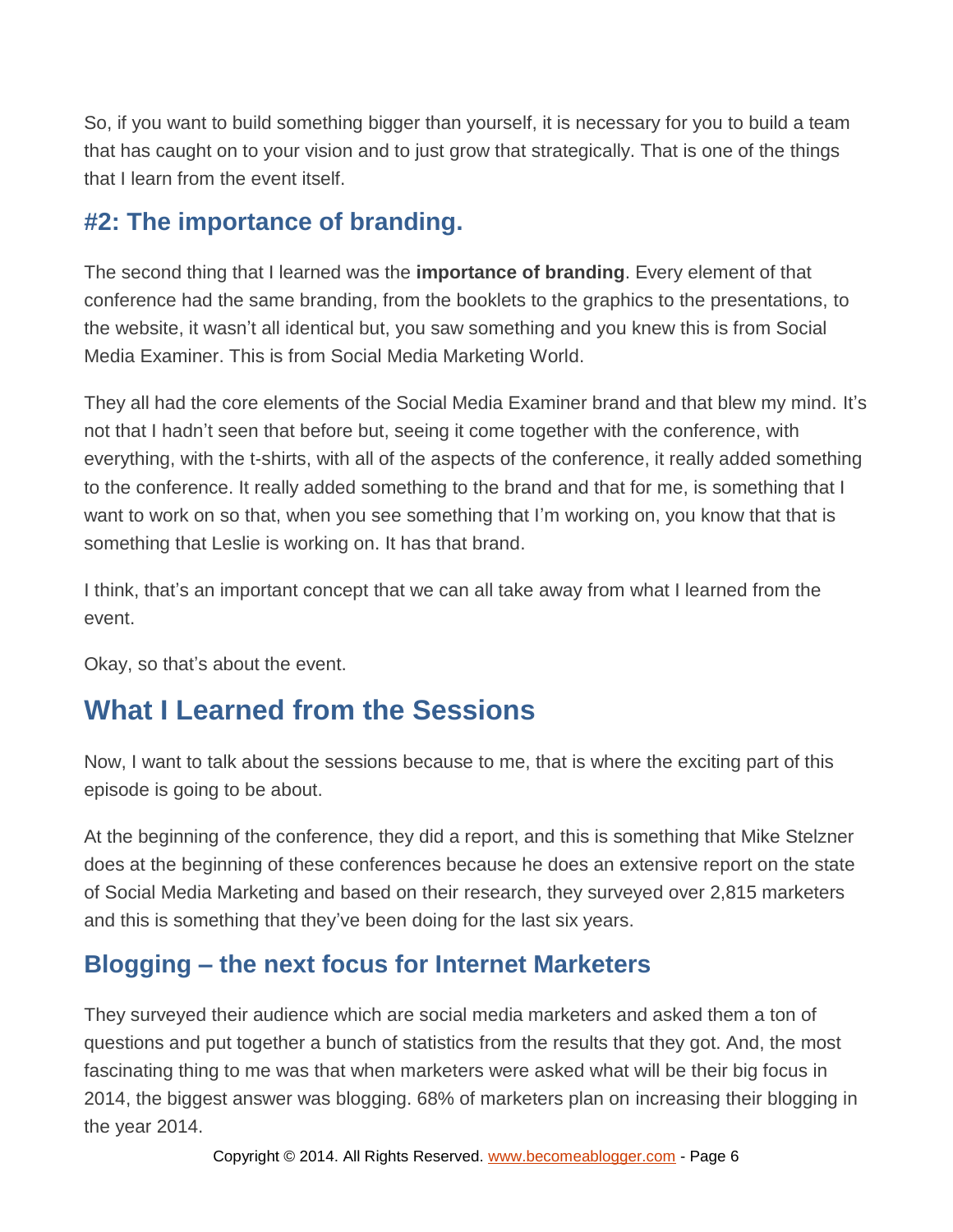That fascinated me, not just because I run Become a Blogger and it's kind of cool that everybody wants to focus on blogging, or that so many people want to focus on blogging but, also because it was something that I didn't expect.

In my mind, often, I think, everybody knows about blogging and everybody is blogging but, that's just not the case and the more I speak to people in real life, the more I realize that that is not true.

Now, there are a bunch of blogging courses out there. I have a blogging course and a ton of people have blogging courses, so I would think that marketers, especially those that are into social media, are very comfortable with the concept of blogging. They've been blogging so, they understand that very well.

But, it's obvious now from the research that they have done that more people want to learn about blogging. They want to use blogging more for a number of different reasons in 2014 and that to me is exciting because I think blogging is extremely important in 2014 and it will be even more important in the future.

Another thing that was brought out from their studies is that it's more important now than it has ever been to own a platform of your own. When it comes to things like Facebook, Facebook has a huge reach. However, they are now charging you significantly to reach your own audience. If you've been building an audience on Facebook, which is something that I have been doing, you probably noticed that your ability to reach your audience has decreased significantly and Facebook is pushing you to pay now to reach the audience that you've accumulated.

I have [Interactive Biology page](https://www.facebook.com/InteractiveBiology) and that page has over 10,000 likes on that page but, over the last two weeks or maybe a little more than two weeks, I have been very inactive on that page because I have been traveling, because my son has been sick, and so on. And, as a result of that, the engagement has gone down significantly. Now, if I want to get people active again, I have to do a lot of work just to get those people active or I have to pay money to get those people active again.

You don't control what happens on Facebook. They change the algorithms all the time and it's important to have something that you own and this is one of the reasons why so many marketers are starting to focus more on blogging because this is their platform. This is what they own. This is what they fully control and that is extremely significant.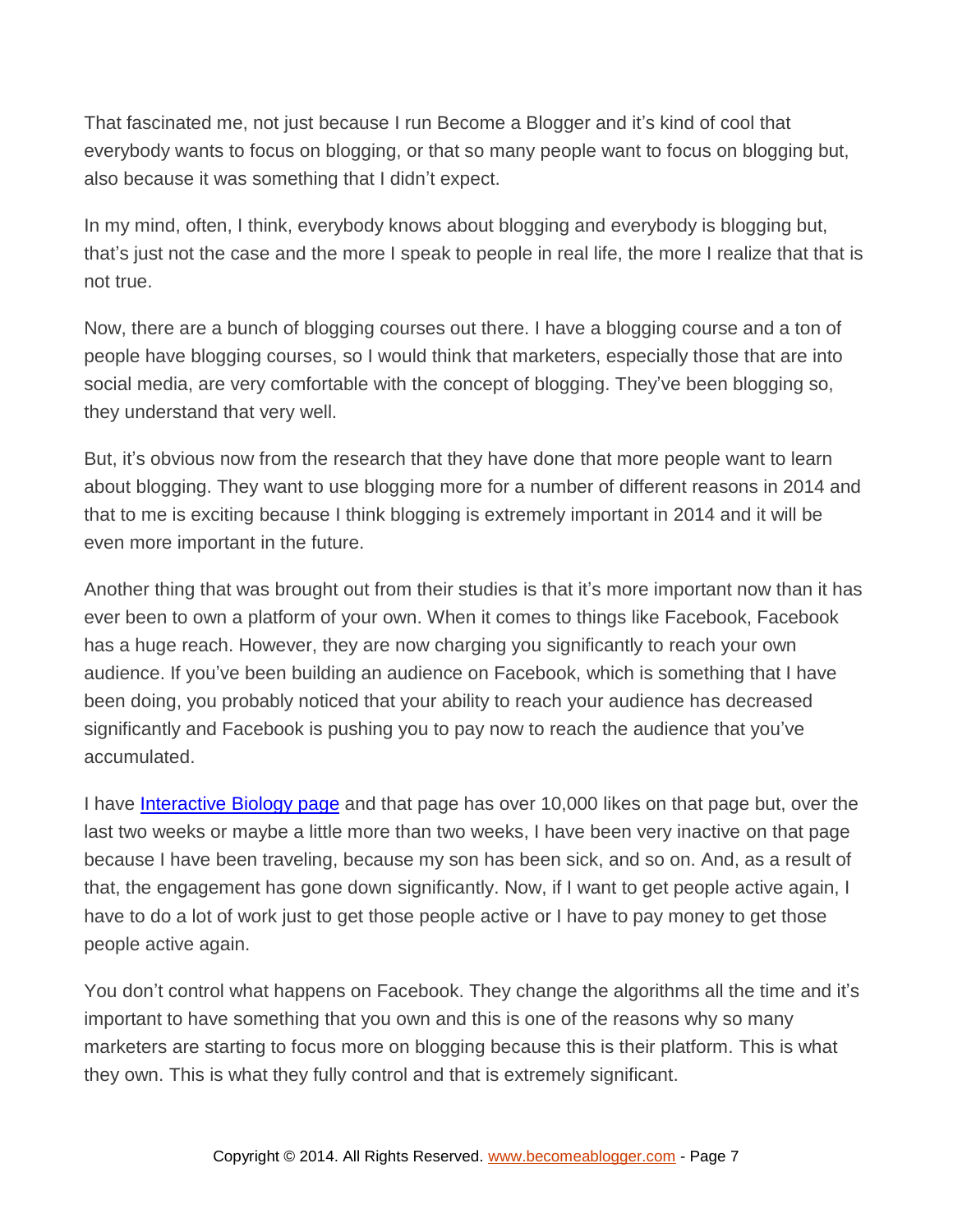So, it's good to be on Facebook. It's good to be on Google+, good to be on Twitter and Pinterest and all these sites depending on what you're doing specifically with your blog and your brand and your business.

But, it's also important to own something and that thing that you own is our blog. That is where you can have the biggest effect if you do it the right way. So, blogging is important. It's important to own your own platform.

#### **The Importance of Visual Storytelling**

The next thing, and this is going to be something big for me because I am seeing it more and more and it is the importance of **visual storytelling** and there are two important aspects to that phrase – the visual and the story-telling.

This is something that Gideon and I were speaking about a lot in the hotel room and it was confirmed with the sessions that I've attended. The Internet is becoming more visual. Visual spreads significantly more than other forms of content. This is the reason why infographics are so successful these days. Charts, for sharing data, visual is important. They say a picture is worth a thousand words. That is so true and it's true when it comes to what's happening online. So, I want to be more visual. I want to use more images, more infographics. I want to start creating infographics because those are really great ways to get your content out there in a way that people can consume quickly and in a way that people love to share.

There's one resource that I have not been using that I actually used a little bit when I started my [Interactive Biology blog](https://www.interactive-biology.com/) but, not really for these purposes. That is called [Slide Share.](http://www.slideshare.net/) I don't know if you know about Slide Share but, Slide Share is a place where you can go online and you can, if you have like a Powerpoint or something of that sort, you can upload it to Slide Share and they will show it in a nice way visually. You can use that on your blog to show content.

What I have seen from this conference is that a lot of marketers are using Slide Share very successfully to drive a significant amount of traffic to their books, to their blogs, to the things that they are doing online. A number of marketers that have best-selling books, what they are showing is that the number one traffic driver to their book sales is Slide Share which to me was extremely fascinating.

So, you can make nice little slides about specific concepts relating to your blog, and put it up, make it nice and appealing visually and get shares on that and get people to engage with that content. That's something that I'm going to be testing out.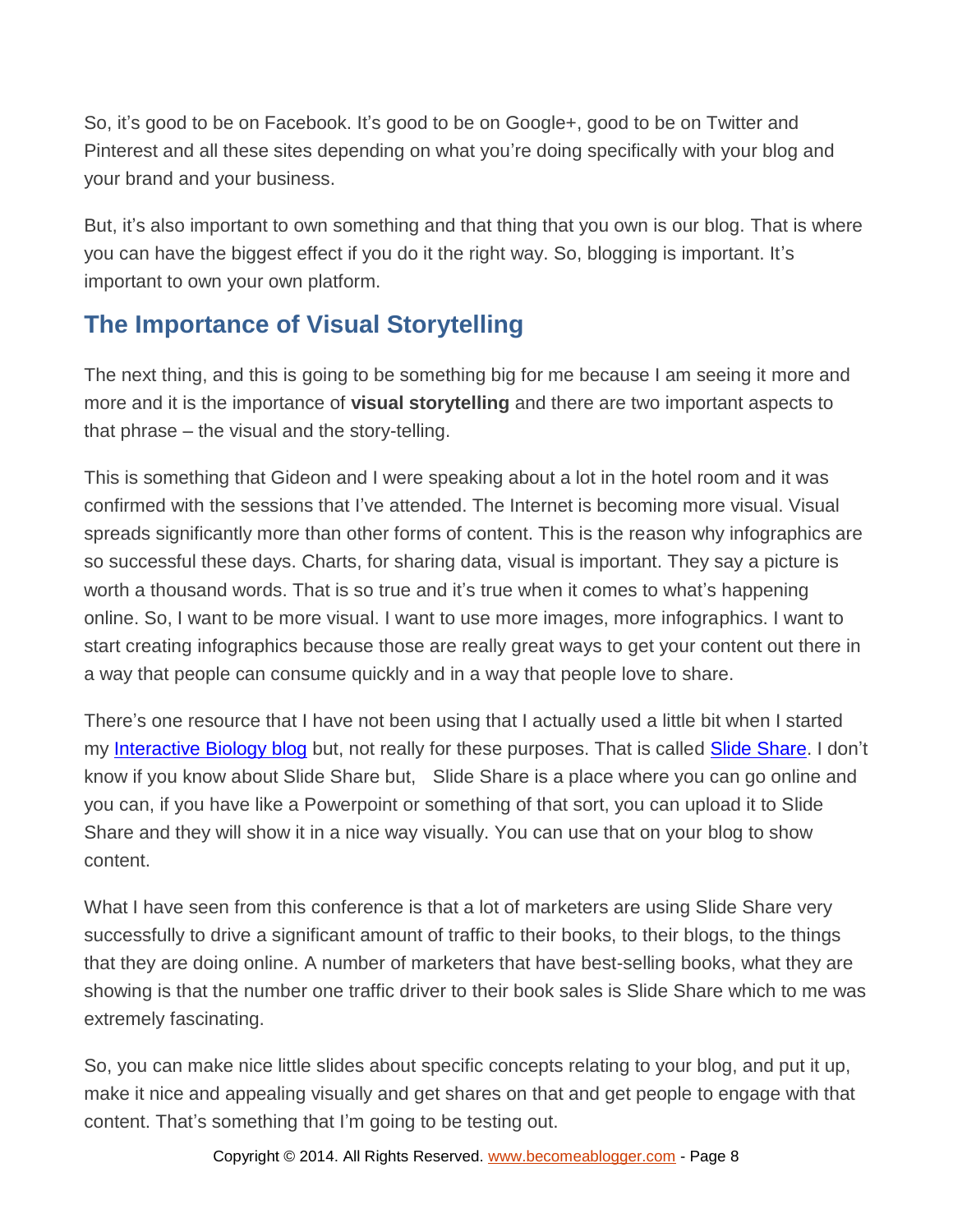Next thing, the next part of that is video. **Video** is very important today when it comes to visual story-telling. And, this story telling concept is very important, too. People are much more into stories than they are into facts. If they buy into the story, they are more likely to buy in to you. That's something that I strongly believe in because one of the things that I enjoy watching is the Cosby show. The reason I enjoy watching the Cosby show so much is because of how you get caught into the story. You feel almost a part of the family and because you feel a part of the family, when things happen, when Sandra gets married, when these different things happen, you feel as if, "Oh man, my family member is getting married," and you get so excited. I found myself shedding a few tears at some of the episodes. I shouldn't admit that but, it's true because you get caught into the story and I think this is going to become even more important with what we do online.

What is your story? Not just, what do you teach? Not just, what are you selling? No. What is your story. People want to know that and this is one of the reasons why I've started doing this vlog because I want to share my story, because I think the story is more interesting than just the facts, or just the information.

I teach Biology online but, what's the story behind what I'm doing. And, that's something that I want to share even more. So, definitely visual story-telling is a huge thing. Actually, there's a report that I just saw on Shareaholic, the **Shareaholic blog** where they were ranking the amount of engagement that people are getting from Social Media sites and they have a network of over 200,000 sites with more than 250 million unique monthly visitors.

What they saw was that the number one social media site for engagement is YouTube. That kind of fascinated me. It confirmed some of the things that I felt. Yesterday, I posted a video and it got 115 comments. I haven't gotten 115 comments on anything in a very long time. So, it's interesting to see that YouTube is the number one for engagement when it comes to Social Media sites.

Fascinating enough, number two is Google+. Number three is LinkedIn. Number four is Twitter, and number five is Facebook. That fascinates me. I'm going to be getting into that even more in the future. So, stay tuned for that.

Yes, so visual story telling. Very important.

#### **Google+ Engagement is higher than any other social media site**

The next thing goes along with something that I just mentioned from this study that was done by Shareaholic but, Google+ is what marketers want to learn about, not Facebook, not Twitter.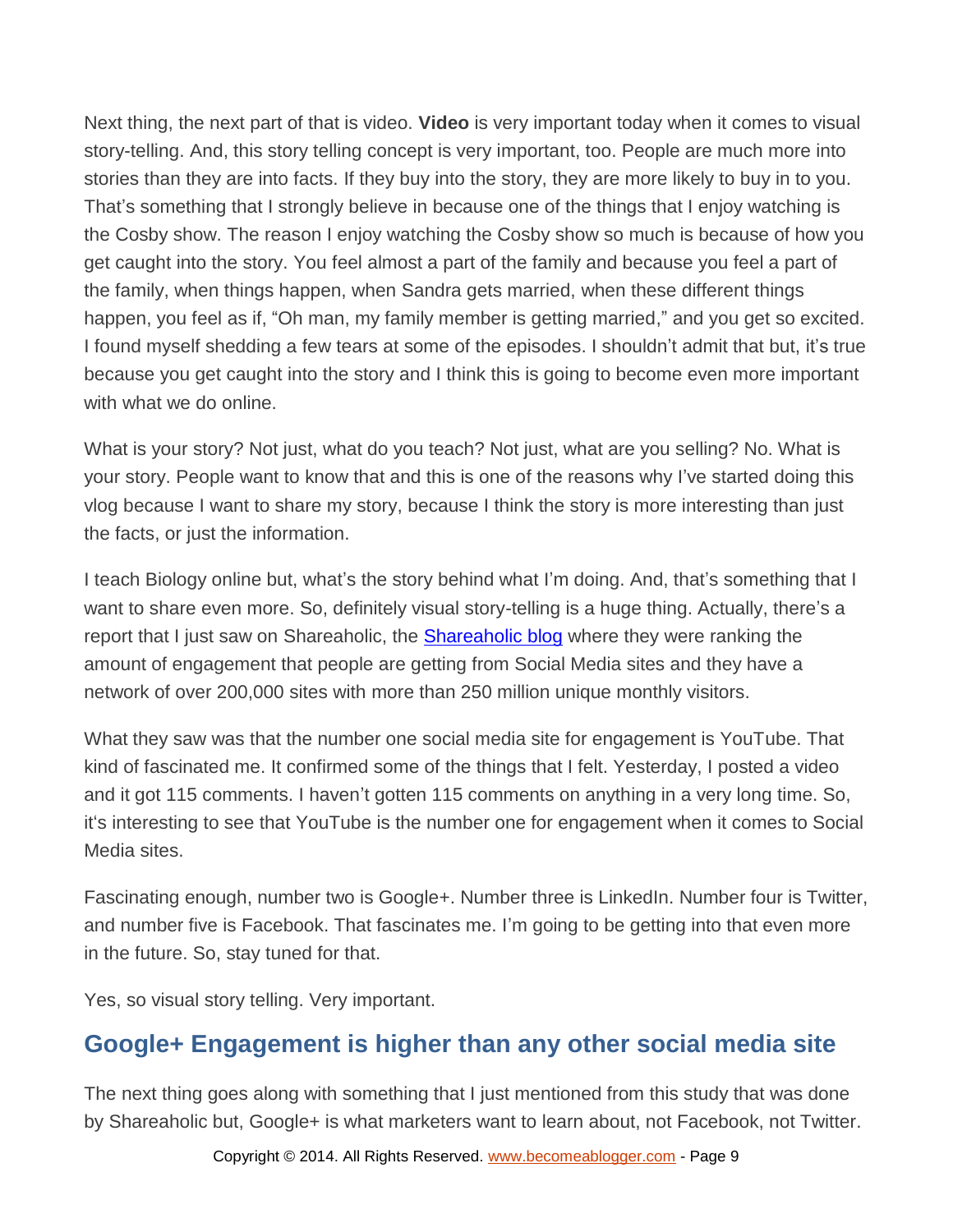In 2014, in terms of Social Media sites, marketers are fascinated by what's happening at Google+ and there are a number of reasons for that. The search engine benefits from that are huge. The engagement is actually huge. There are not as many people on Google+ but, if you get something going there and you get it going well, engagement is higher than Twitter. It's higher than Facebook. And, that is fascinating especially because of their integration with YouTube. I think that's a big factor there. I'm excited to explore that even more.

**Hangouts**. Obviously, Hangouts a huge feature that Google+ has and it's a great way for you to engage your audience, engage your community and that's something that I've said that I'm going to do more of but, I'm definitely going to be doing more of it in the future especially now that I'm leaving my job. I'm going to have more time to focus on these things.

So, these are some of the things that I've learned from the sessions. I've learned a lot more and I'm going to be sharing more in the future as I implement things but, those are the major points that really stood out to me.

# **Things I Learned About Myself**

And then, I learned some things about myself. I love going to these conferences because you get to meet great people. You get to meet people that are passionate about things that you are passionate about.

But, I started to realize that I get much more from meeting, and I'm going to put this in quotation marks but, I think you're going to understand what I'm talking about, meeting regular people than just meeting these big bloggers, those people that are out there that everybody wants to get to know. People come to conferences just because they are going to be there and they want to see this person and shake this person's hand and tell this person how much of an impact they've had on their lives and all that stuff.

I'm not devaluing that. I think that is significant but, for me, I found that I get so much more with just the people that are there that are maybe trying to build their audiences, trying to build their blog, and are not the people that everyone is coming to meet.

I enjoy that. I am passionate about that and I found myself at a certain point seeing the big name bloggers and think to myself, "Oh, okay. Cool."

I don't necessarily need to get to know those people. It's great to know them but, just from the one on one and the people that you actually get to spend more time with because there's not a bunch of people fighting for their attention.